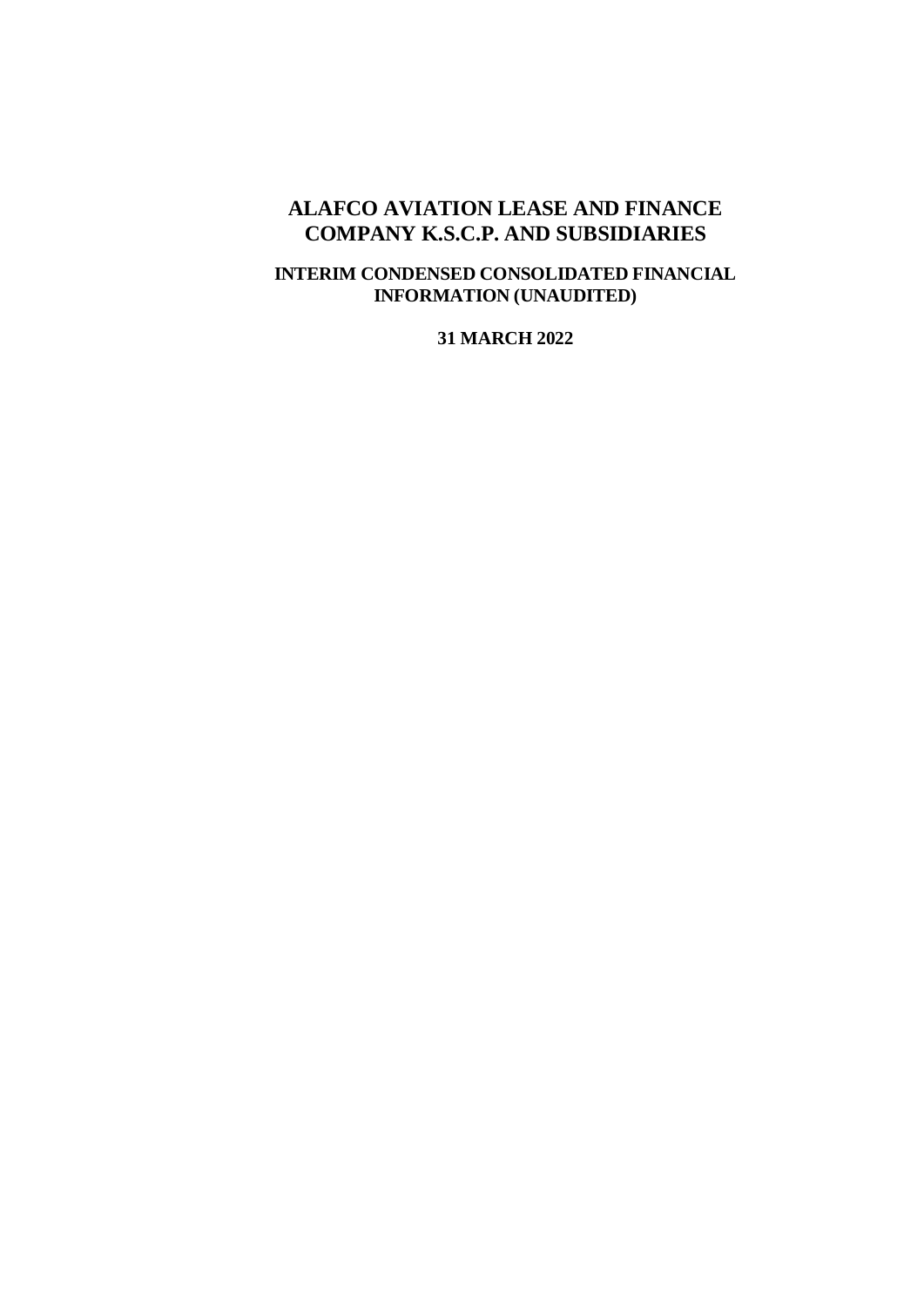

**Ernst & Young** Al Aiban, Al Osaimi & Partners P.O. Box 74 18–20th Floor, Baitak Tower Ahmed Al Jaber Street Safat Square 13001, Kuwait

Tel: +965 2295 5000 Fax: +965 2245 6419 kuwait@kw.ey.com ey.com/mena

#### **REPORT ON REVIEW OF INTERIM CONDENSED CONSOLIDATED FINANCIAL INFORMATION TO THE BOARD OF DIRECTORS OF ALAFCO AVIATION LEASE AND FINANCE COMPANY K.S.C.P.**

#### *Introduction*

We have reviewed the accompanying interim condensed consolidated statement of financial position of ALAFCO Aviation Lease and Finance Company K.S.C.P. (the "parent company") and its subsidiaries (collectively the "group") as at 31 March 2022, and the related interim condensed consolidated statements of income and comprehensive income for the three months and six months periods then ended, and the related interim condensed consolidated statements of changes in equity and cash flows for the six months period then ended. The management of the parent company is responsible for the preparation and presentation of this interim condensed consolidated financial information in accordance with International Accounting Standard 34: Interim Financial Reporting ("IAS 34"). Our responsibility is to express a conclusion on this interim condensed consolidated financial information based on our review.

#### *Scope of Review*

We conducted our review in accordance with International Standard on Review Engagements 2410, "Review of Interim Financial Information Performed by the Independent Auditor of the Entity". A review of interim condensed consolidated financial information consists of making inquiries, primarily of persons responsible for financial and accounting matters, and applying analytical and other review procedures. A review is substantially less in scope than an audit conducted in accordance with International Standards on Auditing and consequently does not enable us to obtain assurance that we would become aware of all significant matters that might be identified in an audit. Accordingly, we do not express an audit opinion.

#### *Conclusion*

Based on our review, nothing has come to our attention that causes us to believe that the accompanying interim condensed consolidated financial information is not prepared, in all material respects, in accordance with International Accounting Standard 34.

#### **Report on Other Legal and Regulatory Requirements**

Furthermore, based on our review, the interim condensed consolidated financial information is in agreement with the books of account of the parent company. We further report that, to the best of our knowledge and belief, we have not become aware of any violations of the Companies Law No. 1 of 2016, as amended, and its Executive Regulations, as amended, or of the parent company's Memorandum of Incorporation and Articles of Association during the six months period ended 31 March 2022 that might have had a material effect on the business of the parent company or on its financial position.

We further report that, during the course of our review, we have not become aware of any material violations of the provisions of Law No. 7 of 2010 concerning the Capital Markets Authority and its related regulations during the six months period ended 31 March 2022 that might have had a material effect on the business of the parent company or on its financial position.

BADER A. AL-ABDULJADER LICENCE NO. 207-A EY (AL AIBAN, AL OSAIMI & PARTNERS)

15 May 2022 Kuwait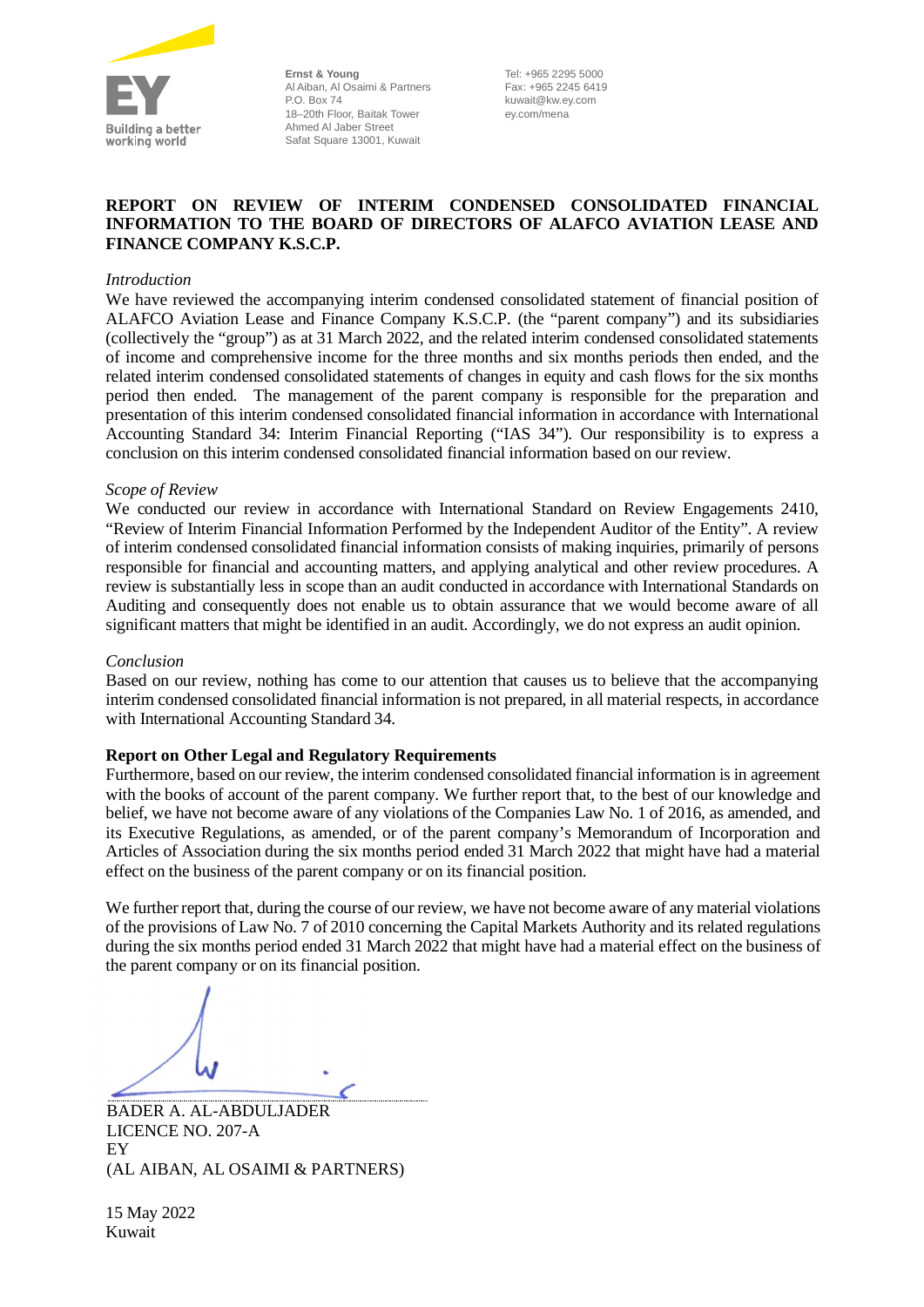## INTERIM CONDENSED CONSOLIDATED STATEMENT OF FINANCIAL POSITION (UNAUDITED)

As at 31 March 2022

|                                      |                | (Audited)     |               |               |  |
|--------------------------------------|----------------|---------------|---------------|---------------|--|
|                                      |                | 31 March      | 30 September  | 31 March      |  |
|                                      |                | 2022          | 2021          | 2021          |  |
|                                      | <b>Notes</b>   | <b>KD</b>     | KD            | KD            |  |
| <b>ASSETS</b>                        |                |               |               |               |  |
| Aircraft, engines and equipment      | $\overline{4}$ | 1,104,997,679 | 1,150,098,985 | 1,166,703,880 |  |
| Capital advances                     |                | 118,446,397   | 116,831,393   | 135, 114, 366 |  |
| Other assets                         |                | 23,935,516    | 15,317,590    | 40,927,369    |  |
| Cash and cash equivalents            |                | 16,181,523    | 42,093,620    | 13,866,763    |  |
| <b>TOTAL ASSETS</b>                  |                | 1,263,561,115 | 1,324,341,588 | 1,356,612,378 |  |
| <b>EQUITY AND LIABILITIES</b>        |                |               |               |               |  |
| <b>EQUITY</b>                        |                |               |               |               |  |
| Share capital                        | 5              | 95,209,348    | 95,209,348    | 95,209,348    |  |
| Share premium                        |                | 17,829,167    | 17,829,167    | 17,829,167    |  |
| Statutory reserve                    |                | 29,571,005    | 29,571,005    | 29,571,005    |  |
| Foreign currency translation reserve |                | 14,688,929    | 12,652,803    | 13,350,319    |  |
| Retained earnings                    |                | 116,000,222   | 120,529,318   | 141,770,880   |  |
| <b>TOTAL EQUITY</b>                  |                | 273,298,671   | 275,791,641   | 297,730,719   |  |
| <b>LIABILITIES</b>                   |                |               |               |               |  |
| Due to financial institutions        |                | 837,051,803   | 889,532,594   | 888,119,404   |  |
| Security deposits                    |                | 11,899,602    | 15,620,085    | 11,770,549    |  |
| Maintenance reserve and provisions   |                | 121,491,165   | 125,622,464   | 141,217,470   |  |
| Other liabilities                    |                | 19,819,874    | 17,774,804    | 17,774,236    |  |
| <b>TOTAL LIABILITIES</b>             |                | 990,262,444   | 1,048,549,947 | 1,058,881,659 |  |
| <b>TOTAL EQUITY AND LIABILITIES</b>  |                | 1,263,561,115 | 1,324,341,588 | 1,356,612,378 |  |
|                                      |                |               |               |               |  |

Sami Abdulatif Alnusif **Chairman of the Board** 

**Fahad Abdulrazzaq Alnusif Board Member**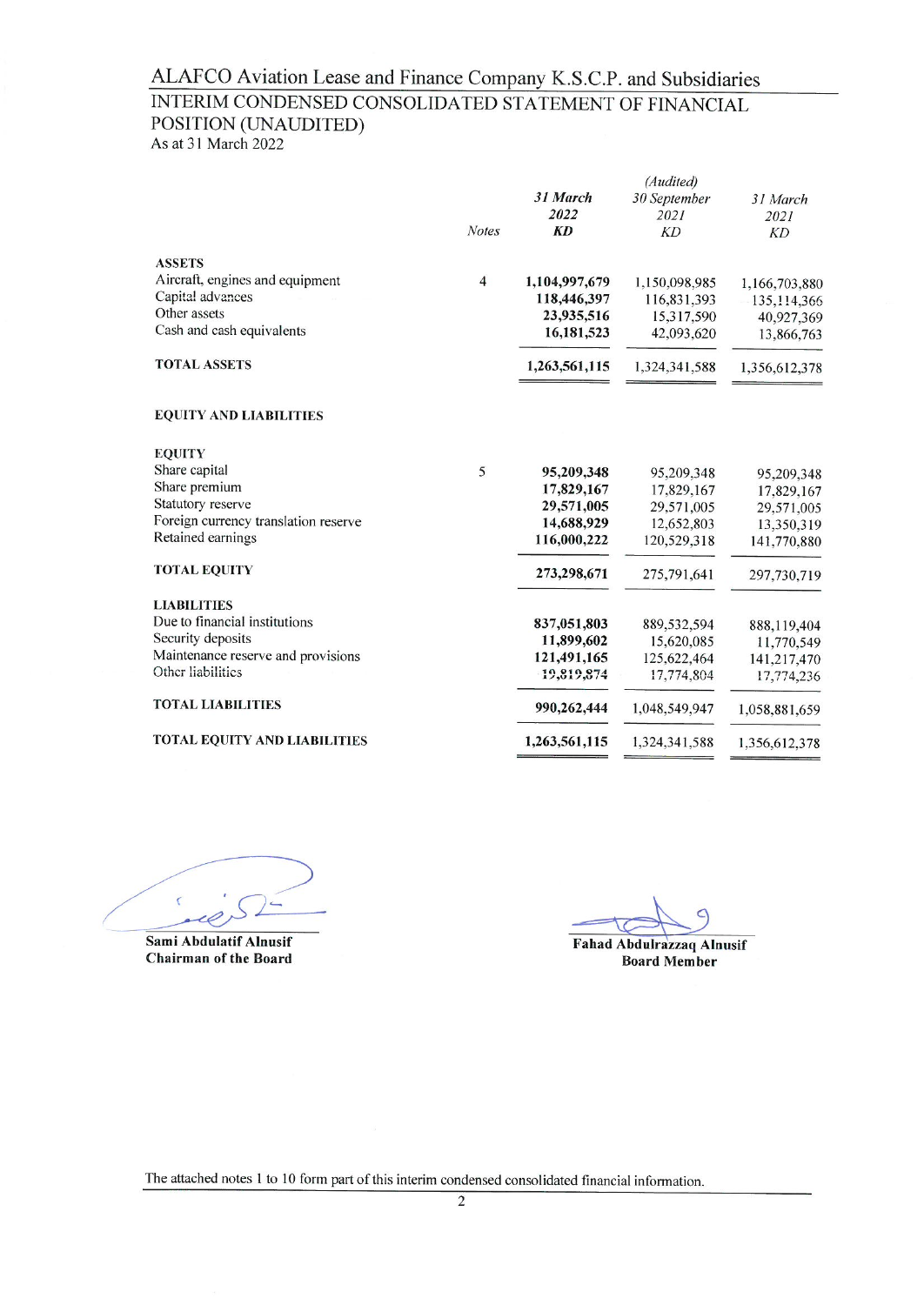## INTERIM CONDENSED CONSOLIDATED STATEMENT OF INCOME (UNAUDITED)

For the period ended 31 March 2022

|                                                                                                                                                                                    |                | Three months ended |                | Six months ended |                |
|------------------------------------------------------------------------------------------------------------------------------------------------------------------------------------|----------------|--------------------|----------------|------------------|----------------|
|                                                                                                                                                                                    |                | 31 March           |                | 31 March         |                |
|                                                                                                                                                                                    |                | 2022               | 2021           | 2022             | 2021           |
|                                                                                                                                                                                    | <b>Notes</b>   | KD                 | <b>KD</b>      | <b>KD</b>        | KD             |
| Operating lease income                                                                                                                                                             |                | 27,185,534         | 25,764,570     | 50,962,439       | 51,748,700     |
| Murabaha income                                                                                                                                                                    |                | 13,280             | 11,292         | 25,320           | 26,248         |
| Gain on disposal of aircraft, engines and                                                                                                                                          |                |                    |                |                  |                |
| equipment                                                                                                                                                                          |                | 2,409,682          |                | 2,409,682        |                |
| Other income                                                                                                                                                                       |                | 724,011            | 15,105         | 2,022,433        | 25,532         |
| Staff costs                                                                                                                                                                        |                | (1,087,036)        | (827, 385)     | (1,968,688)      | (1,609,522)    |
| Depreciation                                                                                                                                                                       | $\overline{4}$ | (12,750,470)       | (12, 538, 153) | (25, 484, 211)   | (25, 184, 469) |
| Impairment loss on aircraft, engines and                                                                                                                                           |                |                    |                |                  |                |
| equipment                                                                                                                                                                          | $\overline{4}$ | (13, 184, 336)     |                | (13, 184, 336)   |                |
| Other operating expenses                                                                                                                                                           |                | (796, 048)         | (1,260,382)    | (1,704,834)      | (2,174,140)    |
| Allowance for credit loss on receivables                                                                                                                                           |                | (811, 325)         | (3,879,465)    | (159, 045)       | (8,661,951)    |
| Finance costs                                                                                                                                                                      |                | (8,584,928)        | (8,038,796)    | (17, 447, 856)   | (16, 531, 857) |
| <b>LOSS FOR THE PERIOD BEFORE</b><br><b>CONTRIBUTION TO KUWAIT</b><br><b>FOUNDATION FOR THE ADVANCEMENT</b><br>OF SCIENCES (KFAS), NATIONAL LABOUR<br>SUPPORT TAX (NLST) AND ZAKAT |                | (6,881,636)        | (753, 214)     | (4,529,096)      | (2,361,459)    |
| <b>Contribution to KFAS</b>                                                                                                                                                        |                | 21,173             |                |                  |                |
| <b>NLST</b>                                                                                                                                                                        |                | 41,850             | (71, 740)      |                  | (124, 551)     |
| Zakat                                                                                                                                                                              |                | 16,740             | (28,696)       |                  | (49, 820)      |
|                                                                                                                                                                                    |                |                    |                |                  |                |
| <b>LOSS FOR THE PERIOD</b>                                                                                                                                                         |                | (6,801,873)        | (853, 650)     | (4,529,096)      | (2,535,830)    |
| Basic and diluted loss per share                                                                                                                                                   | 3              | $(7.14)$ fils      | $(0.90)$ fils  | $(4.76)$ fils    | $(2.66)$ fils  |
|                                                                                                                                                                                    |                |                    |                |                  |                |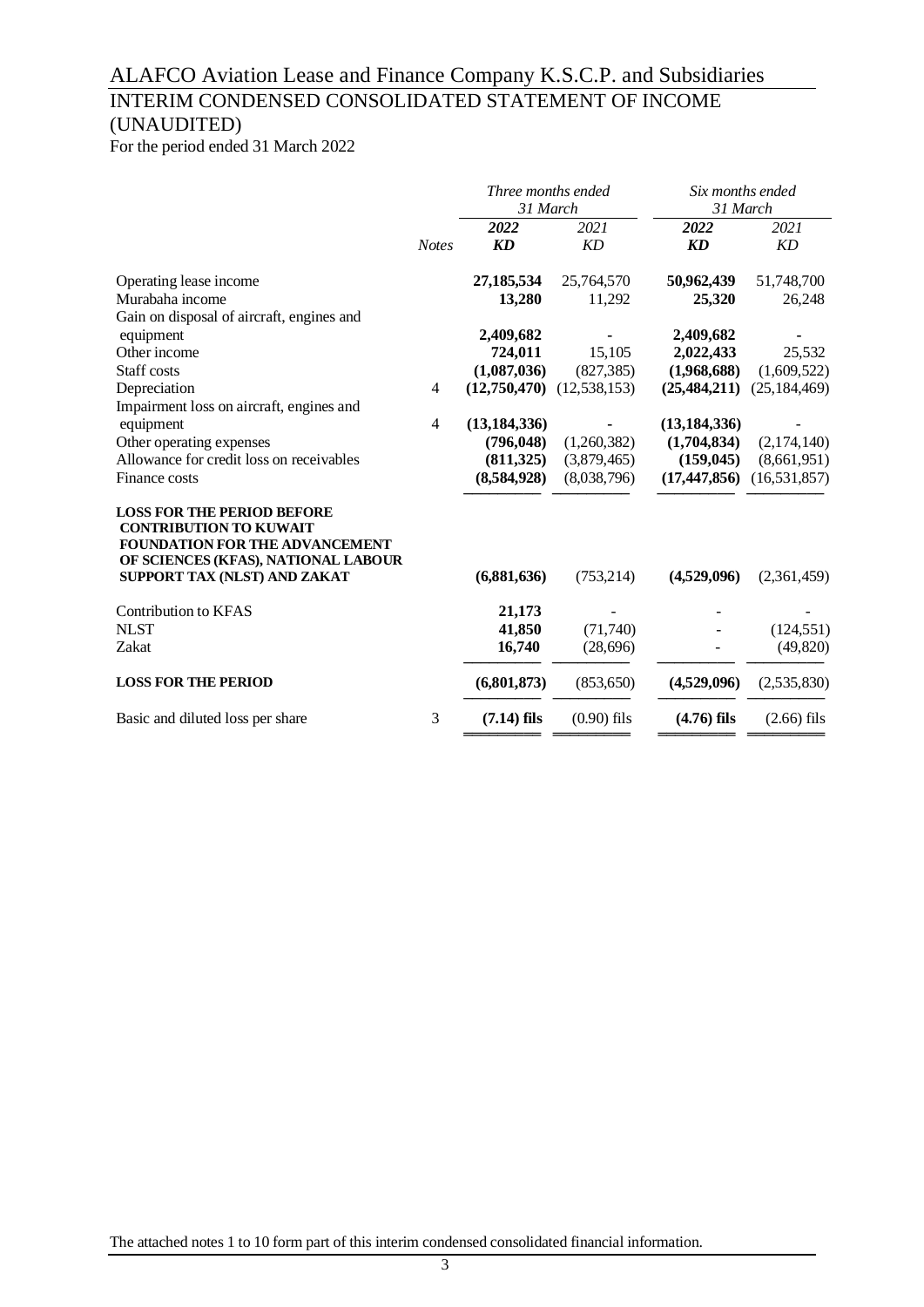## INTERIM CONDENSED CONSOLIDATED STATEMENT OF COMPREHENSIVE INCOME (UNAUDITED)

For the period ended 31 March 2022

|                                                                                                                                                                                         | Three months ended<br>31 March |             | Six months ended<br>31 March |             |
|-----------------------------------------------------------------------------------------------------------------------------------------------------------------------------------------|--------------------------------|-------------|------------------------------|-------------|
|                                                                                                                                                                                         | 2022<br><b>KD</b>              | 2021<br>KD  | 2022<br>KD                   | 2021<br>KD  |
| Loss for the period                                                                                                                                                                     | (6,801,873)                    | (853,650)   | (4,529,096)                  | (2,535,830) |
| Other comprehensive income (loss):<br>Items that are not reclassified subsequently to interim<br>condensed consolidated statement of income:<br>Foreign currency translation adjustment | 1,256,410                      | (842, 261)  | 2,036,126                    | (3,760,488) |
| Other comprehensive income (loss) for the period                                                                                                                                        | 1,256,410                      | (842, 261)  | 2,036,126                    | (3,760,488) |
| Total comprehensive loss for the period                                                                                                                                                 | (5,545,463)                    | (1,695,911) | (2,492,970)                  | (6,296,318) |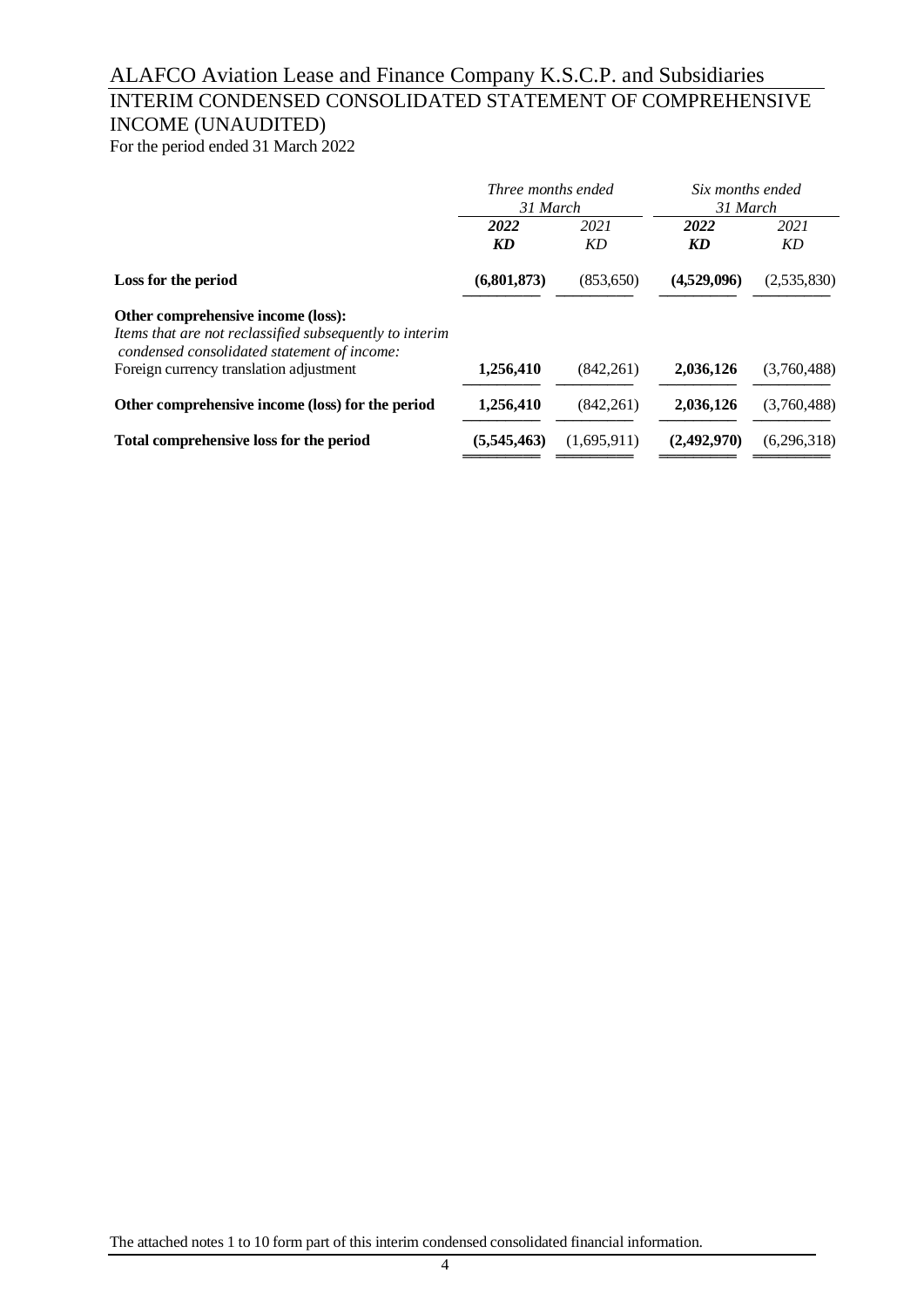### INTERIM CONDENSED CONSOLIDATED STATEMENT OF CHANGES IN EQUITY (UNAUDITED) For the period ended 31 March 2022

|                                                                                                  | <i>Share</i><br>capital<br>KD          | <b>Share</b><br>premium<br>KD | <i>Statutory</i><br>reserve<br>KD | Foreign<br>currency<br>translation<br>reserve<br>KD | Retained<br>earnings<br>KD | Total<br>KD                               |
|--------------------------------------------------------------------------------------------------|----------------------------------------|-------------------------------|-----------------------------------|-----------------------------------------------------|----------------------------|-------------------------------------------|
| Balance as at 1 October 2021<br>Loss for the period<br>Other comprehensive income for the period | 95,209,348<br>$\overline{\phantom{a}}$ | 17,829,167                    | 29,571,005                        | 12,652,803<br>2,036,126                             | 120,529,318<br>(4,529,096) | 275,791,641<br>(4,529,096)<br>2,036,126   |
| Total comprehensive income (loss) for the period                                                 |                                        |                               |                                   | 2,036,126                                           | (4,529,096)                | (2,492,970)                               |
| <b>Balance at 31 March 2022</b>                                                                  | 95,209,348                             | 17,829,167                    | 29,571,005                        | 14,688,929                                          | 116,000,222                | 273,298,671                               |
| Balance as of 1 October 2020<br>Loss for the period<br>Other comprehensive loss for the period   | 95,209,348                             | 17,829,167                    | 29,571,005                        | 17,110,807<br>(3,760,488)                           | 144,306,710<br>(2,535,830) | 304,027,037<br>(2,535,830)<br>(3,760,488) |
| Total comprehensive loss for the period                                                          |                                        |                               |                                   | (3,760,488)                                         | (2,535,830)                | (6,296,318)                               |
| Balance at 31 March 2021                                                                         | 95,209,348                             | 17,829,167                    | 29,571,005                        | 13,350,319                                          | 141,770,880                | 297,730,719                               |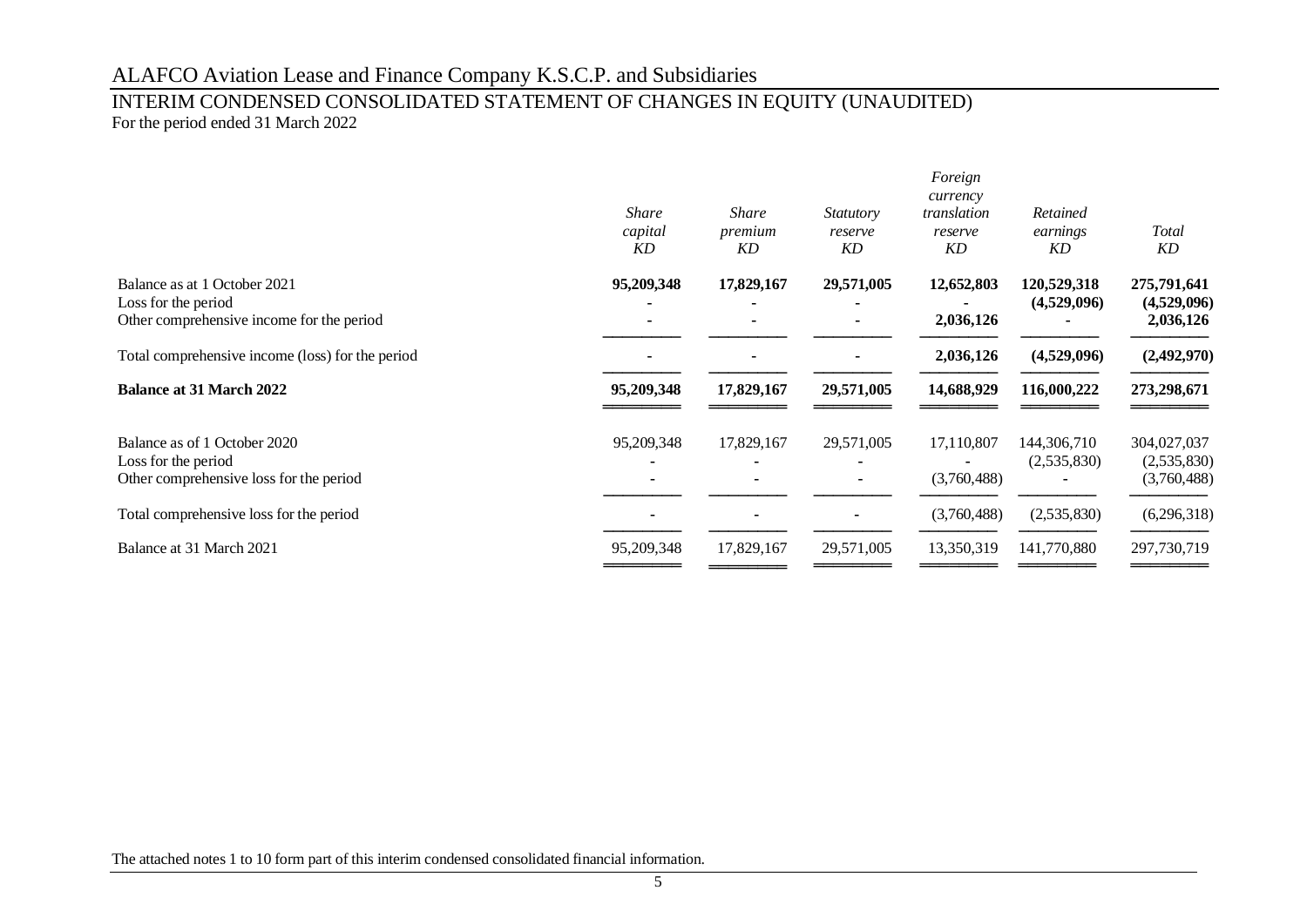## INTERIM CONDENSED CONSOLIDATED STATEMENT OF CASH FLOWS (UNAUDITED)

For the period ended 31 March 2022

|                                                                                      |                | Six months ended<br>31 March |                |  |
|--------------------------------------------------------------------------------------|----------------|------------------------------|----------------|--|
|                                                                                      |                | 2022                         | 2021           |  |
|                                                                                      | <b>Note</b>    | KD                           | KD             |  |
| <b>OPERATING ACTIVITIES</b>                                                          |                |                              |                |  |
| Loss for the period                                                                  |                | (4,529,096)                  | (2,535,830)    |  |
| Adjustments for:                                                                     |                |                              |                |  |
| Depreciation                                                                         | 4              | 25,484,211                   | 25,184,469     |  |
| Impairment loss on aircraft, engines and equipment                                   | $\overline{4}$ | 13,184,336                   |                |  |
| Murabaha income                                                                      |                | (25,320)                     | (26, 248)      |  |
| Finance costs<br>Allowance for credit loss on receivables                            |                | 17,447,856<br>159,045        | 16,531,857     |  |
|                                                                                      |                |                              | 8,661,951      |  |
| Gain on disposal of aircraft, engines and equipment                                  |                | (2,409,682)                  |                |  |
|                                                                                      |                | 49,311,350                   | 47,816,199     |  |
| Changes in operating assets and liabilities:                                         |                |                              |                |  |
| Other assets                                                                         |                | (8,663,656)                  | 7,013,753      |  |
| Other liabilities                                                                    |                | (1,182,588)                  | 4,001,787      |  |
| Maintenance reserve and provisions                                                   |                | 3,578,267                    | (13,754,089)   |  |
| Cash from operations                                                                 |                | 43,043,373                   | 45,077,650     |  |
| Finance cost paid                                                                    |                | (16,690,534)                 | (15,859,779)   |  |
| Net cash flows from operating activities                                             |                | 26,352,839                   | 29,217,871     |  |
| <b>INVESTING ACTIVITIES</b>                                                          |                |                              |                |  |
| Purchase of aircraft, engines and equipment                                          | 4              | (2,639)                      | (18, 144, 199) |  |
| Proceeds from disposal of aircraft, engines and equipment                            |                | 7,991,631                    |                |  |
| Capital advances for purchase of aircraft, engines and equipment                     |                | (743,706)                    | (1,181,900)    |  |
| Murabaha income received                                                             |                | 25,627                       | 38,541         |  |
| Net cash flows from (used in) investing activities                                   |                | 7,270,913                    | (19, 287, 558) |  |
| <b>FINANCING ACTIVITIES</b>                                                          |                |                              |                |  |
| Financing facilities received                                                        |                | 7,598,750                    | 33,539,461     |  |
| Financing facilities repaid                                                          |                | (67, 684, 421)               | (68, 616, 805) |  |
| Net cash flows used in financing activities                                          |                | (60, 085, 671)               | (35,077,344)   |  |
|                                                                                      |                | (26, 461, 919)               | (25, 147, 031) |  |
| NET DECREASE IN CASH AND CASH EQUIVALENTS<br>Foreign currency translation adjustment |                | 549,822                      | (718, 433)     |  |
|                                                                                      |                | 42,093,620                   | 39,732,227     |  |
| Cash and cash equivalents at 1 October                                               |                |                              |                |  |
| CASH AND CASH EQUIVALENTS AT 31 MARCH                                                |                | 16,181,523                   | 13,866,763     |  |

══════════ ══════════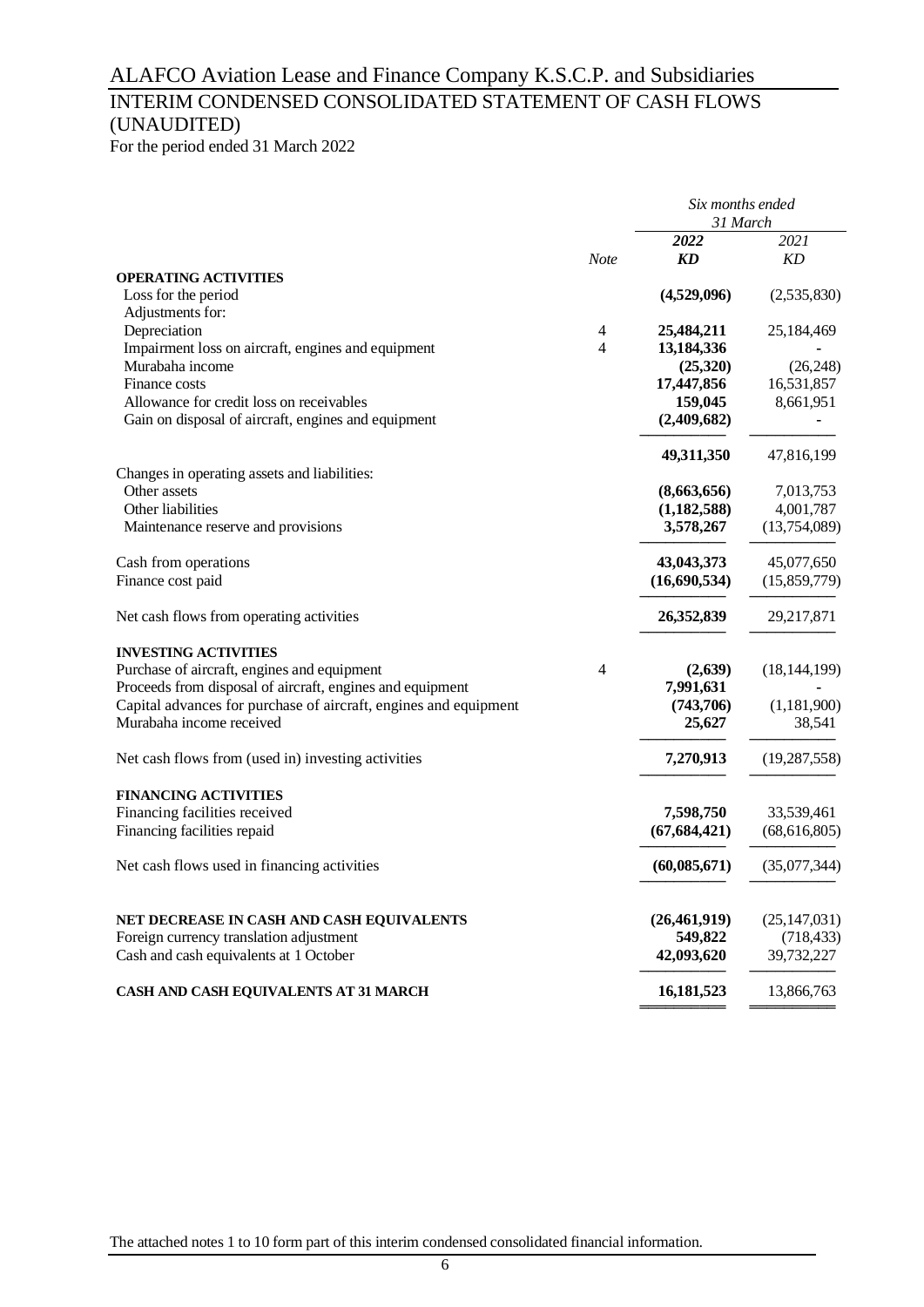# **1 INCORPORATION AND PRINCIPAL ACTIVITIES**

ALAFCO Aviation Lease and Finance Company K.S.C.P. (ALAFCO) (the "parent company") is a Kuwaiti shareholding company registered and incorporated in Kuwait on 21 March 2000. The parent company is engaged in providing service to buy aircraft and other related assets on behalf of the aviation companies, coordinating with factories, providing asset management services to different aviation companies, providing operating lease or financing lease services commensurate with the needs and desires of aviation company customers, providing project financing to buy aircraft wholly or partly in light of the evaluation studies and the renewal of risk factors associated with such projects, marketing of aircraft to meet the needs of medium-and long-term for aviation companies wishing with such services, assisting aviation companies in the marketing of their aircraft through selling and leasing, participation in providing services associated with financing and providing technical support to aviation companies, assistance in the joint investment operations and specialized in aviation industry, Wholly or partly investment in providing aircraft, engines and spare parts as appropriate to needs of aviation companies and factories customers, Management and investment of revenues generated and collected from the above mentioned operations. The parent company may have an interest or to participate in any aspect in other entities conducting similar activities or which may assist in achieving its objectives in Kuwait or abroad and it may establish, participate or buy these bodies or in their equity.

The parent company operates in accordance with the Islamic Sharia'a principles. The parent company's registered head office is at Kuwait Chamber of Commerce and Industry Building Annexe, Second Floor, Abdul Aziz Hamid Al Sagar Street, Al-Mirqab, Kuwait.

The shares of the parent company are listed on Boursa Kuwait.

The parent company is an associate of Kuwait Finance House K.S.C.P. ("the Bank") and Gulf Investment Corporation S.A.G. (GIC).

The interim condensed consolidated financial information includes transactions and balances of the parent company and wholly owned Special Purpose Companies ("SPC") (its subsidiaries), together referred to as the "group". All the transactions of SPC's are entered on behalf of ALAFCO and are guaranteed by ALAFCO.

The interim condensed consolidated financial information of the group for the six months period ended 31 March 2022 was authorised for issue in accordance with a resolution of the board of directors on 15 May 2022.

#### **2.1 BASIS OF PREPARATION**

The interim condensed consolidated financial information of the group is prepared in accordance with International Accounting Standard ("IAS") 34, *Interim Financial Reporting*.

The interim condensed consolidated financial information does not contain all information and disclosures required for full financial statements prepared in accordance with the International Financial Reporting Standards. In the opinion of management, all adjustments consisting of normal recurring accruals considered necessary for a fair presentation have been included.

Operating results for the six months' period ended 31 March 2022 are not necessarily indicative of the results that may be expected for the financial year ending 30 September 2022. For more details please refer to the consolidated financial statements and its related disclosures for the year ended 30 September 2021.

The functional currency of the parent company is US dollars. The interim condensed consolidated financial information is presented in Kuwaiti Dinars.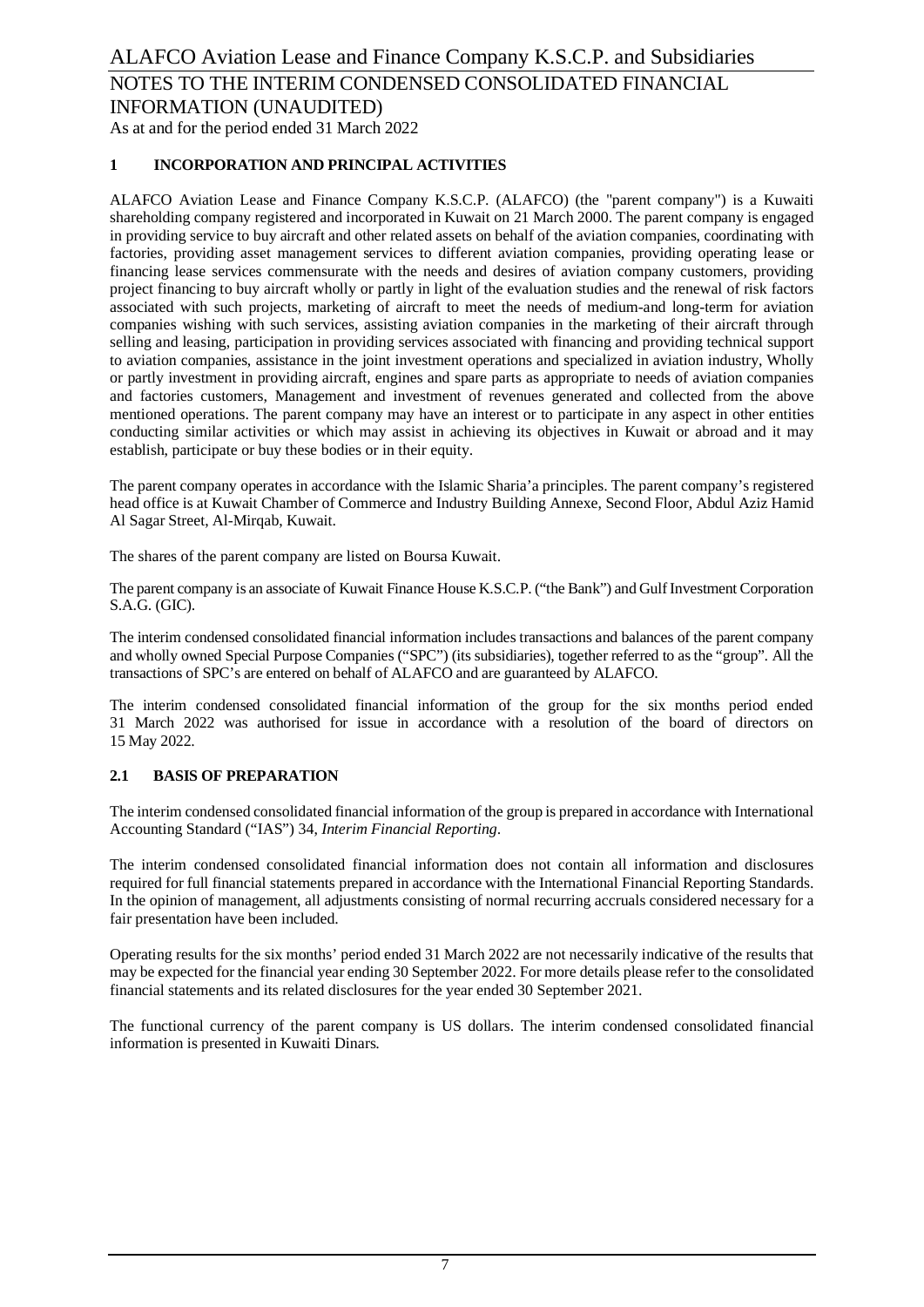### As at and for the period ended 31 March 2022

#### **2.2 NEW STANDARDS AND AMENDMENTS ADOPTED BY THE GROUP**

The accounting policies adopted in the preparation of the interim condensed consolidated financial information are consistent with those followed in the preparation of the group's annual consolidated financial statements for the year ended 30 September 2021, except for the adoption of new standards effective as of 1 October 2021.

The group has not early adopted any standard, interpretation or amendment that has been issued but is not yet effective.

Several amendments and interpretations apply for the first time from 1 October 2021, but do not have an impact on the interim condensed consolidated financial information of the group.

#### **Amendments to IAS 1: Classification of liabilities as current or non-current**

In January 2020, the IASB issued amendments to paragraph 69 to 76 of IAS 1 to specify the requirements for classifying as current or non-current. The amendments clarify:

- $\triangleright$  What is meant by a right to defer settlement;
- $\blacktriangleright$  That a right to defer must exist at the end of the reporting period;
- $\triangleright$  That classification is unaffected by the likelihood that an entity will exercise its deferral right; and
- $\triangleright$  That only if an embedded derivative in a convertible liability is itself an equity instrument would the terms of a liability not impact its classification.

#### **Amendments to IAS 16 Property, plant and Equipment: Proceeds before intended use**

In May 2020, the IASB issued amendments to IAS 16 Property, plant and equipment – Proceeds before intended use, which prohibits entities from deducting from the cost of an item of property, plant and equipment, any proceeds from selling items produced while bringing that asset to the location and condition necessary for it to be capable of operating in the manner intended by management. Instead, an entity recognises the proceeds from selling such items, and the costs of producing those items, in profit or loss.

These amendments had no impact on the interim condensed consolidated financial information of the group.

#### **3 BASIC AND DILUTED LOSS PER SHARE**

Basic and diluted loss per share are calculated by dividing loss for the period by the weighted average number of ordinary shares outstanding during the period as follows:

|                                            | Three months ended<br>31 March |               | Six months ended<br>31 March |               |
|--------------------------------------------|--------------------------------|---------------|------------------------------|---------------|
|                                            | 2022                           | 2021          | 2022                         | 2021          |
| Loss for the period $(KD)$                 | (6,801,873)                    | (853,650)     | (4.529.096)                  | (2,535,830)   |
| Weighted average number of ordinary shares | 952,093,482                    | 952,093,482   | 952,093,482 952,093,482      |               |
| Basic and diluted loss per share           | $(7.14)$ fils                  | $(0.90)$ fils | $(4.76)$ fils                | $(2.66)$ fils |

As there are no dilutive instruments outstanding, basic and diluted loss per share are identical.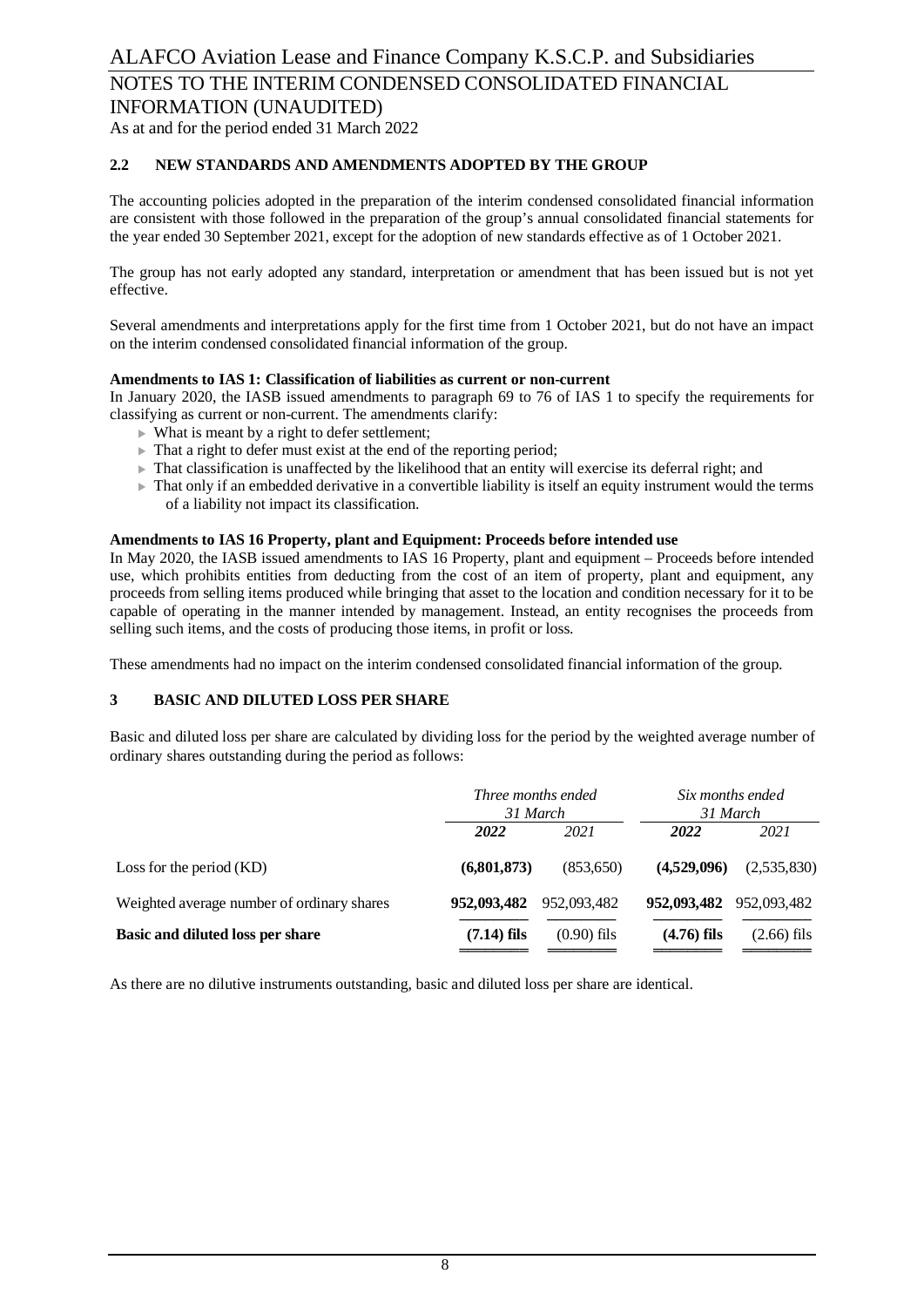INFORMATION (UNAUDITED)

As at and for the period ended 31 March 2022

#### **4 AIRCRAFT, ENGINES AND EQUIPMENT**

|                                          | Aircraft and<br>engines<br><b>KD</b> | <i><b>Furniture</b></i><br>and fixtures<br><b>KD</b> | Office<br>equipment<br>KD | Total<br>KD   |
|------------------------------------------|--------------------------------------|------------------------------------------------------|---------------------------|---------------|
| Cost                                     |                                      |                                                      |                           |               |
| At 1 October 2021                        | 1,474,352,447                        | 331,295                                              | 175,559                   | 1,474,859,301 |
| <b>Additions</b>                         |                                      |                                                      | 2,639                     | 2,639         |
| Disposal                                 | (26,998,268)                         |                                                      |                           | (26,998,268)  |
| Foreign currency adjustment              | 10,995,336                           | 2,471                                                | 1,309                     | 10,999,116    |
| <b>At 31 March 2022</b>                  | 1,458,349,515                        | 333,766                                              | 179,507                   | 1,458,862,788 |
| Depreciation and impairment              |                                      |                                                      |                           |               |
| At 1 October 2021                        | 324,269,633                          | 330,711                                              | 159,972                   | 324,760,316   |
| Depreciation charge for the period       | 25,480,681                           | 146                                                  | 3,384                     | 25,484,211    |
| Impairment loss on aircraft, engines and |                                      |                                                      |                           |               |
| equipment                                | 13,184,336                           |                                                      |                           | 13,184,336    |
| Disposal                                 | (12,162,096)                         |                                                      |                           | (12,162,096)  |
| Foreign currency adjustment              | 2,594,667                            | 2,467                                                | 1,208                     | 2,598,342     |
| <b>At 31 March 2022</b>                  | 353, 367, 221                        | 333,324                                              | 164,564                   | 353,865,109   |
| <b>Net carrying amount</b>               |                                      |                                                      |                           |               |
| <b>At 31 March 2022</b>                  | 1,104,982,294                        | 442                                                  | 14,943                    | 1,104,997,679 |
| At 30 September 2021 (Audited)           | 1,150,082,814                        | 584                                                  | 15,587                    | 1,150,098,985 |
| At 31 March 2021                         | 1,166,684,151                        | 754                                                  | 18,975                    | 1,166,703,880 |
|                                          |                                      |                                                      |                           |               |

Aircraft with carrying value of KD 1,072,784,553 (30 September 2021: KD 1,119,880,500 and 31 March 2021: KD 989,214,686) are under finance lease arrangements and are mortgaged against the financing facilities and registered in the name of the lenders.

#### **5 SHARE CAPITAL AND ANNUAL GENERAL ASSEMBLY**

The authorised, issued and fully paid share capital as at 31 March 2022 comprises 952,093,482 ordinary shares (30 September 2021: 952,093,482 ordinary shares and 31 March 2021: 952,093,482 ordinary shares) of 100 fils each, fully paid in cash.

On 27 January 2022, the shareholders at the annual general assembly of the parent company approved the consolidated financial statements for the year ended 30 September 2021 and resolved not to distribute any dividends for the year ended 30 September 2021. The shareholders at the annual general assembly of the parent company have also approved directors' remuneration of KD Nil for the year ended 30 September 2021.

#### **6 CAPITAL COMMITMENTS**

Capital commitments in respect of purchase of aircraft and engines amount to KD 1,004,752,041 (30 September 2021: KD 1,003,948,967 and 31 March 2021: KD 954,544,277).

#### **7 CONTINGENT LIABILITIES**

As at 31 March 2022, the group has contingent liabilities amounting to KD 5,466,238 (30 September 2021: KD 5,466,238 and 31 March 2021: KD 11,822,442) in respect of letters of credit arising in the ordinary course of business from which it is anticipated that no material liabilities will arise.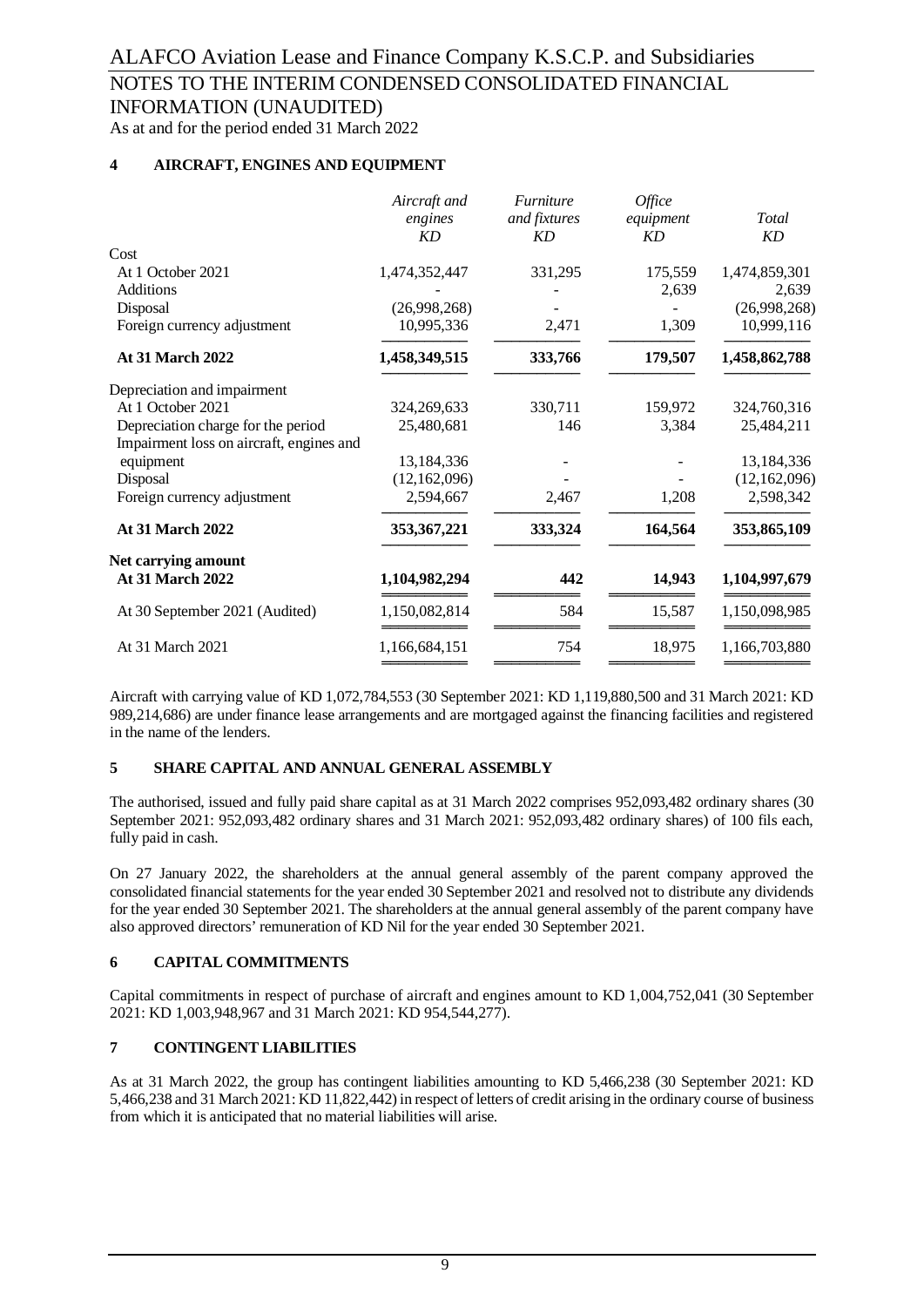As at and for the period ended 31 March 2022

#### **8 RELATED PARTY TRANSACTIONS**

Related parties represent the major shareholders, directors and key management personnel of the parent company, and entities controlled, jointly controlled, or significantly influenced by such parties. Pricing policies and terms of these transactions are approved by the parent company's management and Board of Directors.

Significant transactions with related parties included in the interim condensed consolidated financial information are as follows:

#### **Interim condensed consolidated statement of income:**

| Three months ended<br>31 March |           | Six months ended<br>31 March |                   |
|--------------------------------|-----------|------------------------------|-------------------|
| 2022                           | 2021      | 2022                         | 2021<br><b>KD</b> |
|                                |           |                              |                   |
| 13,280                         | 11,172    | 25,320                       | 25,555            |
|                                | 120       |                              | 693               |
| 13,280                         | 11,292    | 25,320                       | 26,248            |
|                                |           |                              |                   |
| 1,266,728                      | 1,606,018 | 2,797,560                    | 3,343,034         |
| 1,266,728                      | 1,606,018 | 2,797,560                    | 3,343,034         |
|                                |           |                              |                   |
| 168,455                        | 257,378   | 475,742                      | 516,050           |
| 23,014                         | 28,607    | 76,804                       | 56,618            |
| 191,469                        | 285,985   | 552,546                      | 572,668           |
|                                | <b>KD</b> | KD                           | <b>KD</b>         |

#### **Interim condensed consolidated statement of financial position:**

|                               | Bank        | parties* | <b>Total</b> |
|-------------------------------|-------------|----------|--------------|
|                               | <b>KD</b>   | KD       | KD           |
| <b>31 March 2022</b>          |             |          |              |
| Cash and cash equivalents     | 15,029,165  |          | 15,029,165   |
| Due to financial institutions | 141,480,202 |          | 141,480,202  |
| Other liabilities***          | 428,333     |          | 428,333      |
| 30 September 2021 (Audited)   |             |          |              |
| Other assets **               | 193         |          | 193          |
| Cash and cash equivalents     | 35,281,223  |          | 35,281,223   |
| Due to financial institutions | 142,671,216 |          | 142,671,216  |
| Other liabilities***          | 440.085     |          | 440,085      |
| 31 March 2021                 |             |          |              |
| Other assets **               | 4,603       |          | 4,603        |
| Cash and cash equivalents     | 11,954,131  | 605,021  | 12,559,152   |
| Due to financial institutions | 169,077,034 |          | 169,077,034  |
| Other liabilities***          | 468,401     |          | 468,401      |

*Other related*

\* Other related parties represent subsidiaries of the Bank.

\*\* Other assets represents accrued murabaha income.

\*\*\* Other liabilities represent accrued finance cost on Islamic finance facilities obtained from the Bank.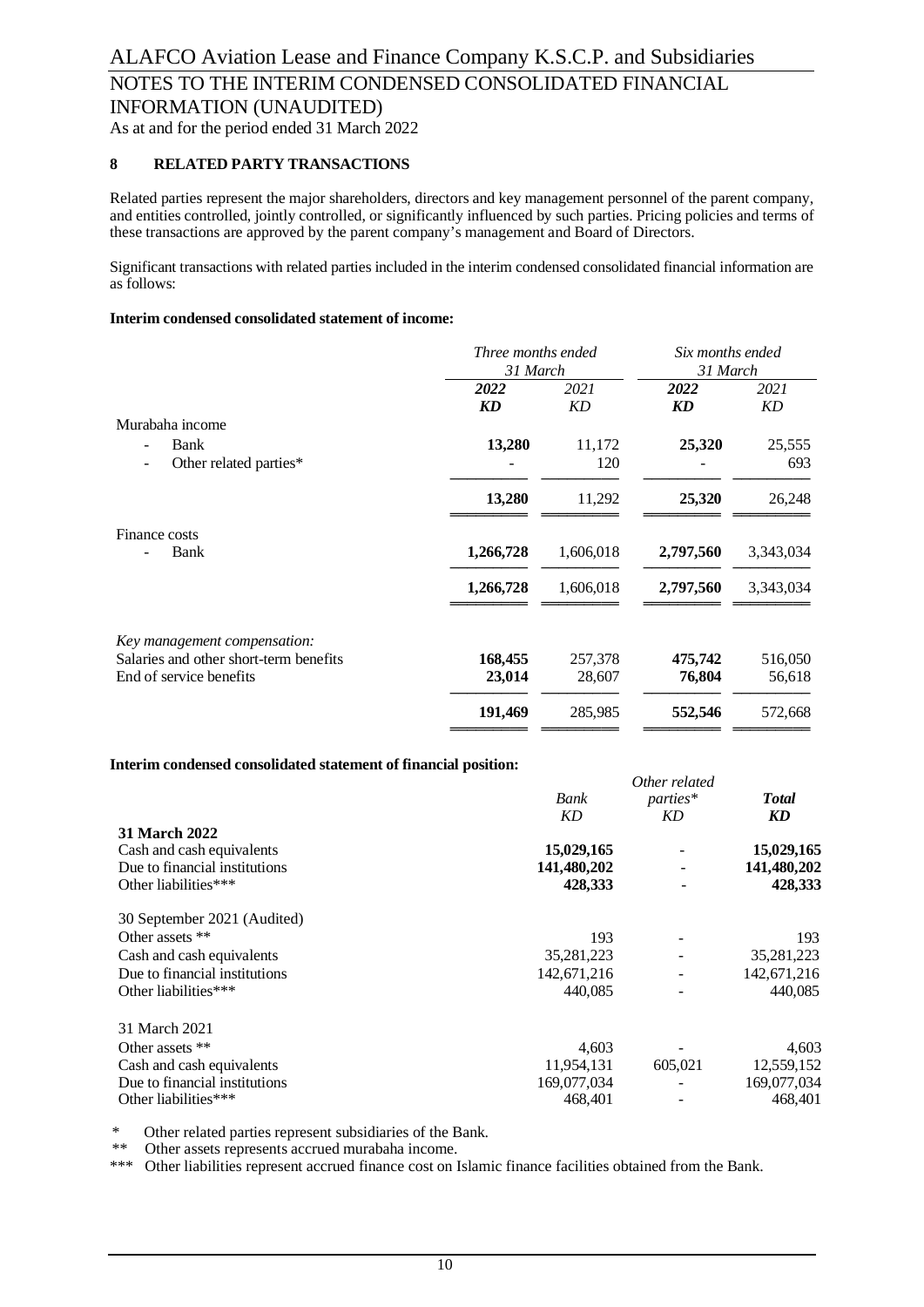As at and for the period ended 31 March 2022

#### **9 SEGMENT INFORMATION**

The group is engaged primarily in only one business segment, aircraft leasing segment. However, for management purposes, the group is organized into five geographical segments.

| 31 March 2022:                                  | <b>Middle East</b><br>KD | Asia<br><b>KD</b> | <b>Europe</b><br><b>KD</b> | America<br><b>KD</b> | <b>Africa</b><br>KD | <b>Total</b><br><b>KD</b> |
|-------------------------------------------------|--------------------------|-------------------|----------------------------|----------------------|---------------------|---------------------------|
| Segment revenue                                 | 14,529,499               | 29,968,812        | 3,839,333                  | 7,082,230            |                     | 55,419,874                |
| Segment (losses)<br>results before<br>taxations | (2,314,127)              | (6,565,481)       | 775,328                    | 3,575,184            |                     | (4,529,096)               |
| Total assets                                    | 370,084,391              | 500,041,315       | 157,531,596                | 235,903,813          |                     | 1,263,561,115             |
| Total liabilities                               | 441,687,389              | 371,376,585       | 69,891,131                 | 106,215,842          | 1,091,497           | 990,262,444               |
| Other segmental<br>information:<br>Depreciation | 8,438,144                | 11,525,042        | 1,618,779                  | 3,902,246            |                     | 25,484,211                |
| Capital<br>expenditure                          | 2,639                    |                   |                            |                      |                     | 2,639                     |
| 31 March 2021:                                  | Middle East<br>KD        | Asia<br><b>KD</b> | Europe<br><b>KD</b>        | America<br><b>KD</b> | Africa<br>KD        | Total<br><b>KD</b>        |
| Segment revenue                                 | 10,645,603               | 30,666,836        | 3,217,661                  | 5,902,920            | 1,367,460           | 51,800,480                |
| Segment (losses)<br>results before<br>taxations | (5,597,744)              | 3,296,204         | 808,229                    | (337, 106)           | (531, 042)          | (2,361,459)               |
| Total assets                                    | 390,415,623              | 540,689,784       | 159,331,634                | 241,598,434          | 24,576,903          | 1,356,612,378             |
| <b>Total liabilities</b>                        | 489,052,985              | 405,707,006       | 61,869,616                 | 80,325,979           | 21,926,073          | 1,058,881,659             |
| Other segmental<br>information:<br>Depreciation | 8,456,828                | 11,958,709        | 1,263,232                  | 2,873,914            | 631,786             | 25,184,469                |
| Capital<br>expenditure                          |                          |                   | 14,593,902                 | 30,471,838           |                     | 45,065,740                |

#### **10 IMPACT OF COVID-19**

The COVID-19 outbreak has continued to develop during the current reporting period, with a significant number of infections. Measures taken by various governments to contain the virus have affected economic activity and the group's business in various significant ways.